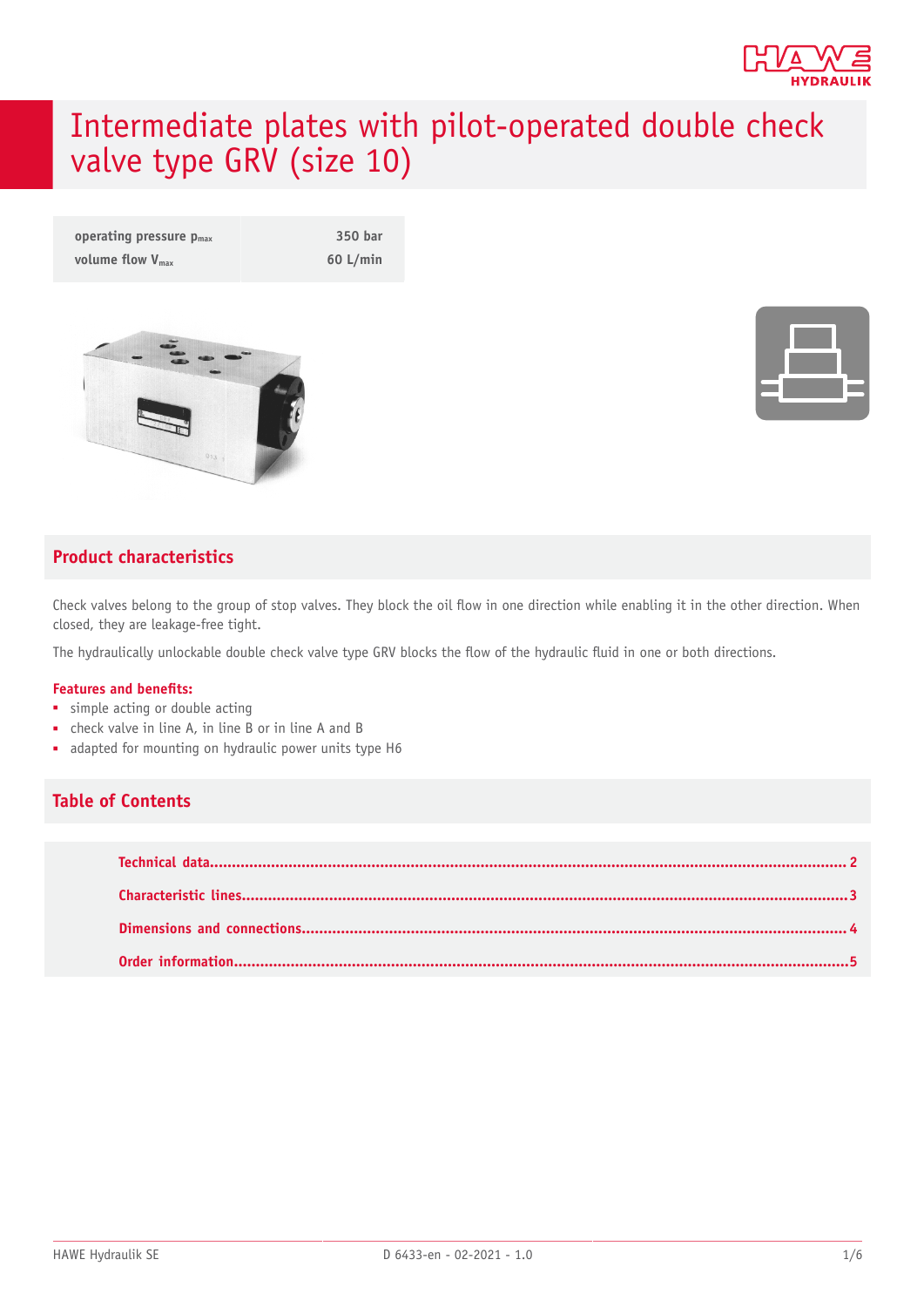

# <span id="page-1-0"></span>**Technical data**

### **General**

| type                | seated valve               |
|---------------------|----------------------------|
| design              | intermediate plate valve   |
| weight              | 3.7 kg                     |
| ambient temperature | $-30$ to $+50$ °C          |
| mounting position   | arbitrary                  |
| connection size     | ISO 4401-05-04-0-05 (NG10) |

### **Hydraulic parameters**

Hydraulic fluid: mineral oil according to DIN 51524, other media on request

| max. operating pressure         | 350 bar                                 |
|---------------------------------|-----------------------------------------|
| max. volume flow                | $60$ L/min                              |
| hydraulic fluid temperature     | $-25$ to $+70$ °C                       |
| viscosity                       | 10-600 mm <sup>2</sup> /s               |
| permissible degree of pollution | max. class 22/19/16 according ISO 4406  |
| filter recommendation           | filter retention rate $\beta_{25} > 75$ |
| progression ratio               | 1:5                                     |
| opening pressure                | min. 1 bar                              |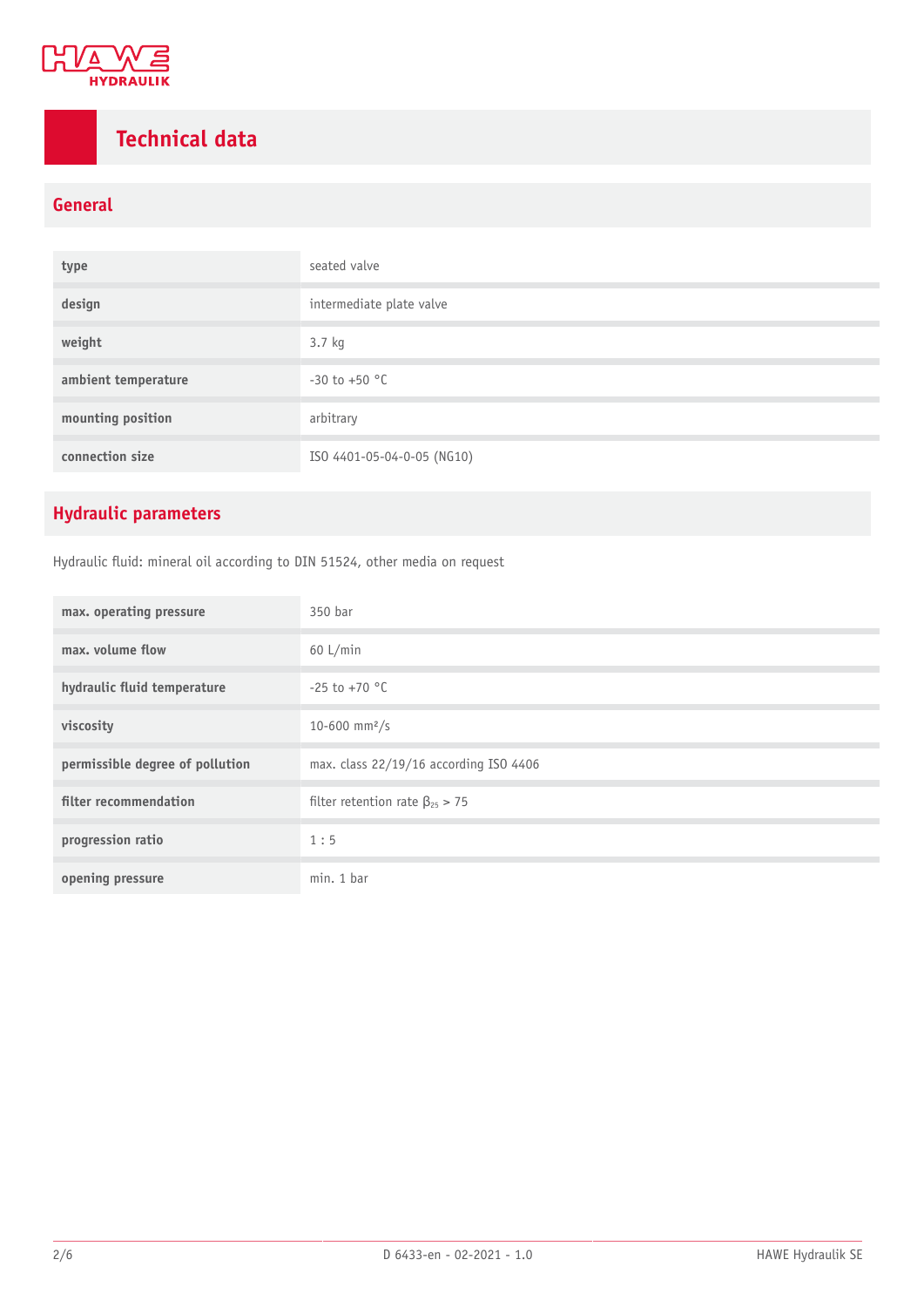

# <span id="page-2-0"></span>**Characteristic lines**



measured at +50 °C temperature of hydraulic fluid, viscosity 35 mm<sup>2</sup>/s, tolerance ±5 %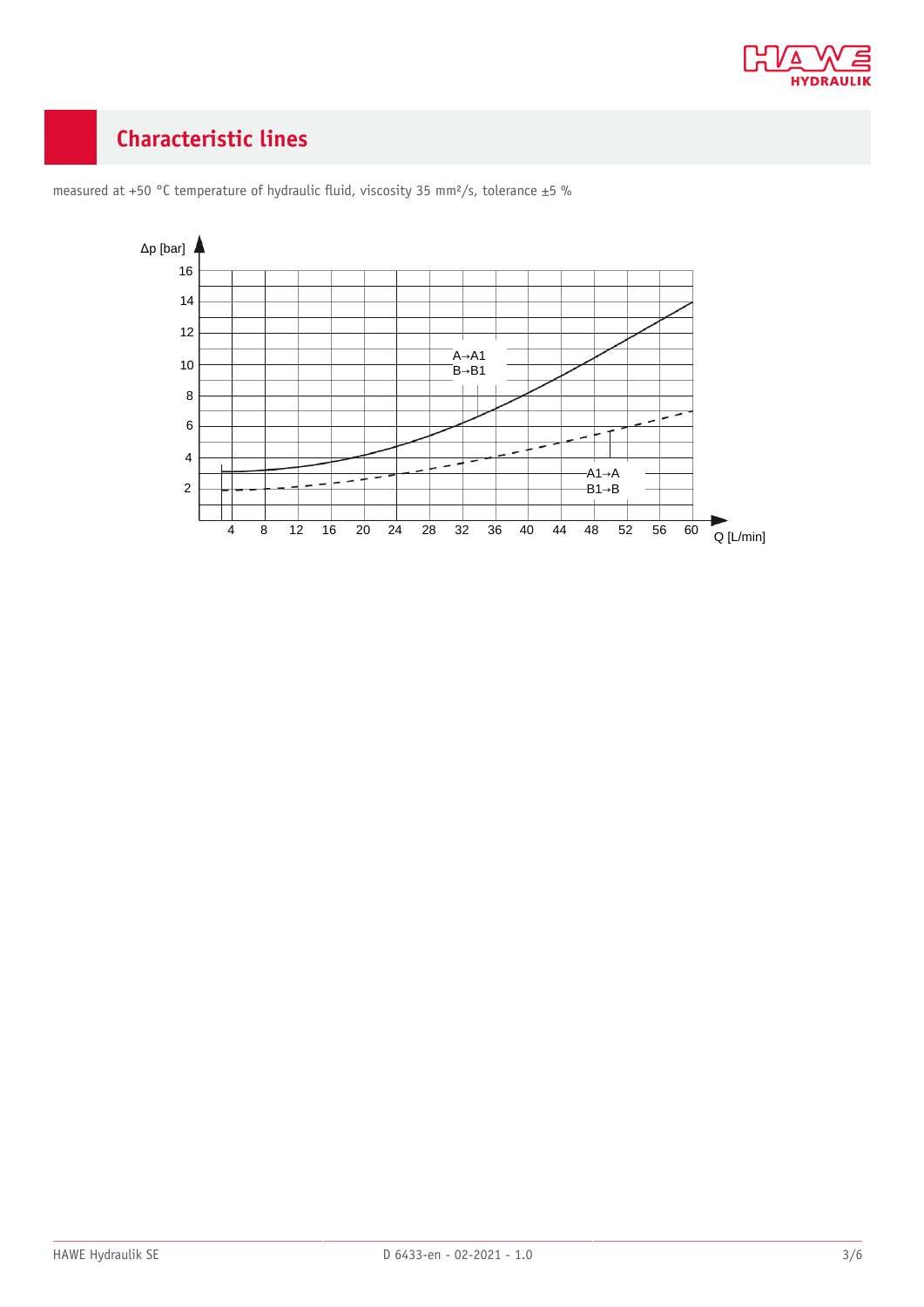

# <span id="page-3-0"></span>**Dimensions and connections**

Dimensions are given in mm.







5 O-rings 12.42 x 1.78 included in the delivery.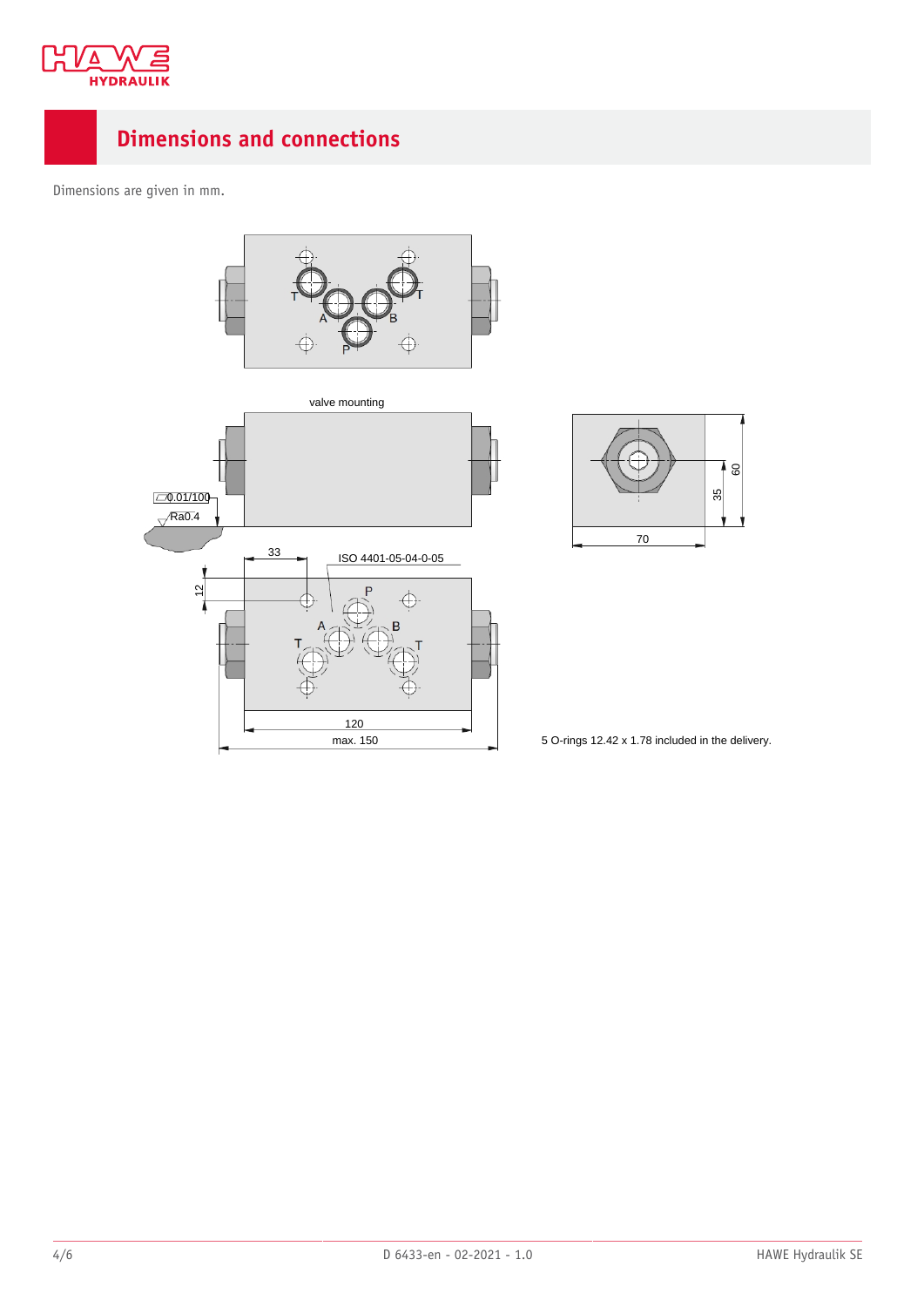

# <span id="page-4-0"></span>**Order information**

### **Type code**



**type** pilot-operated double check valve